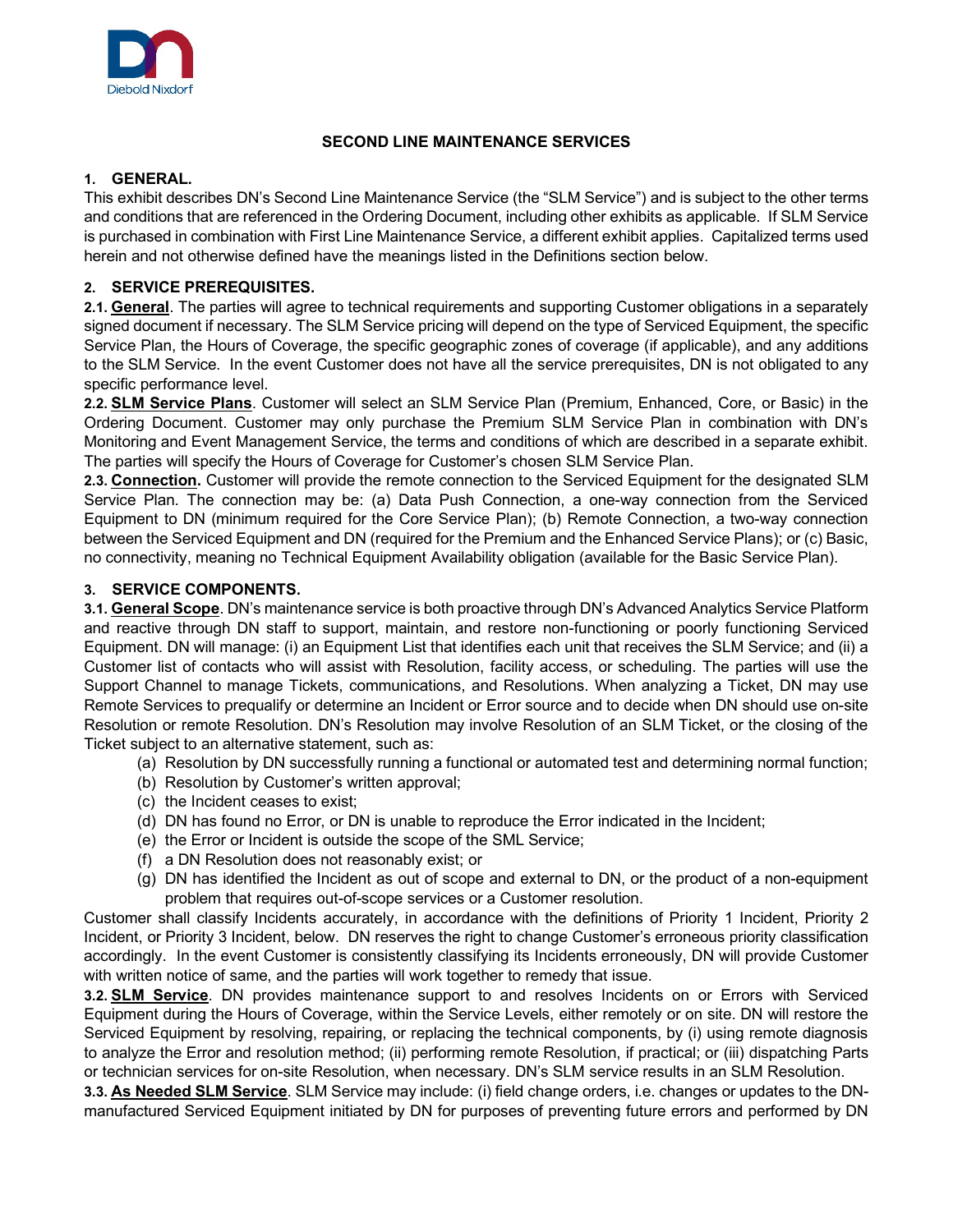during its next visit on-site; or (ii) performance-based preventative maintenance, consisting of the inspection of highusage components, cleaning of the fascia, and minor routine adjustments, in each case as determined by DN during an SLM Service. DN may choose to make more specific preventative maintenance services available under a separate exhibit, as mutually agreed by DN and Customer.

# **4. UNESCORTED ACCESS.**

**4.1. Conditions for Unescorted Access to Serviced Equipment**. DN will access the Serviced Equipment on-site, without a Customer escort, only if Customer engages DN to provide Cash Handling Services (available under a separate exhibit) or DN has entered into a shared liability agreement with Customer's contracted CIT Vendor; and, in either case, (i) the cash or valuables within the Serviced Equipment are secured by an auditable, electronic lock; and (ii) no other third party will have access to the Serviced Equipment. Otherwise, Customer will escort DN's technician each time DN provides SLM Service. DN may refuse to perform on-site services if Customer does not meet the conditions for permitted unescorted access. Customer will be responsible for its CIT Vendor entering a shared liability agreement with DN. If Customer fails a condition for unescorted access, DN will not be liable for any unexplained cash losses even if DN had access to the Serviced Equipment during the balancing period in which the loss occurred, and DN will have no duty to investigate the cash loss, and no liability for the cash loss.

**4.2. Conditions for Access to Cash**. DN may access cash within the Serviced Equipment during an SLM Service, only if (i) Customer or its third-party representative (e.g. CIT Vendor) escorts DN's technician, during any time that DN must access the cash to fix the Error; or (ii) the parties otherwise mutually agree in writing, on a case-by-case basis. Otherwise, Customer will ensure that DN has no access to the cash during SLM services or for any on-site Resolution efforts. DN has no liability for any cash stored in the Service Equipment during SLM Services. DN's Cash Liability and Claims Exhibit, the allocation and limitation of liability for physical cash losses, applies even if Customer has engaged a CIT Vendor directly.

## **5. MISCELLANEOUS.**

Customer will provide free, clear and safe access to the Serviced Equipment and a safe and suitable workspace and environment for DN to perform its services within OSHA and ADA type or local government standards, free of hazardous materials Customer will maintain a suitable operating environment in accordance with applicable law and as specified by DN or other manufacturer of the Serviced Equipment and operate the Serviced Equipment in accordance with the manufacturer's recommendations. If any Serviced Equipment has been furnished by other than DN, Customer authorizes DN to perform the SLM Service on such third-party equipment as Customer's agent. Customer shall be responsible for obtaining and providing to DN all rights and authorizations to perform the SLM Service on such third-party equipment, and will defend, indemnify, and hold DN harmless from and against any related claims that may be made against DN as a result of DN's performance of services on such third-party equipment.

# **6. OUT OF SCOPE.**

Any request for items not listed in scope, or deviations from DN's standard offer, will be billed at DN's then-current time and materials rates. In the event Customer would like specific out-of-scope services on a recurring basis, this will require a Change Request document or separate agreement and Customer signature. Additional charges may apply and will be documented on the Change Request form.

### **7. SERVICE REPORTING AND KEY PERFORMANCE INDICATORS.**

Any applicable Service Levels or Key Performance Indicators are specified in the Ordering Document or will be otherwise provided upon request.

### **8. DEFINITIONS**

"Advanced Analytics Service Platform" means DN's AllConnect Data Engine ("ACDE"), which tracks Serviced Equipment metrics to assist with identifying an Error source or otherwise predicting Serviced Equipment needs. ACDE tracks flight records of technical data (referring to maintenance-relevant information from integrated electronics, sensors and actuators, e.g. switching cycles, energy consumption, etc.) collected from the Serviced Equipment via ACDE functionality and written back to DN either via Data Push Connection or Remote Connection. ACDE's flight records contain technical data, only, and no user personal information.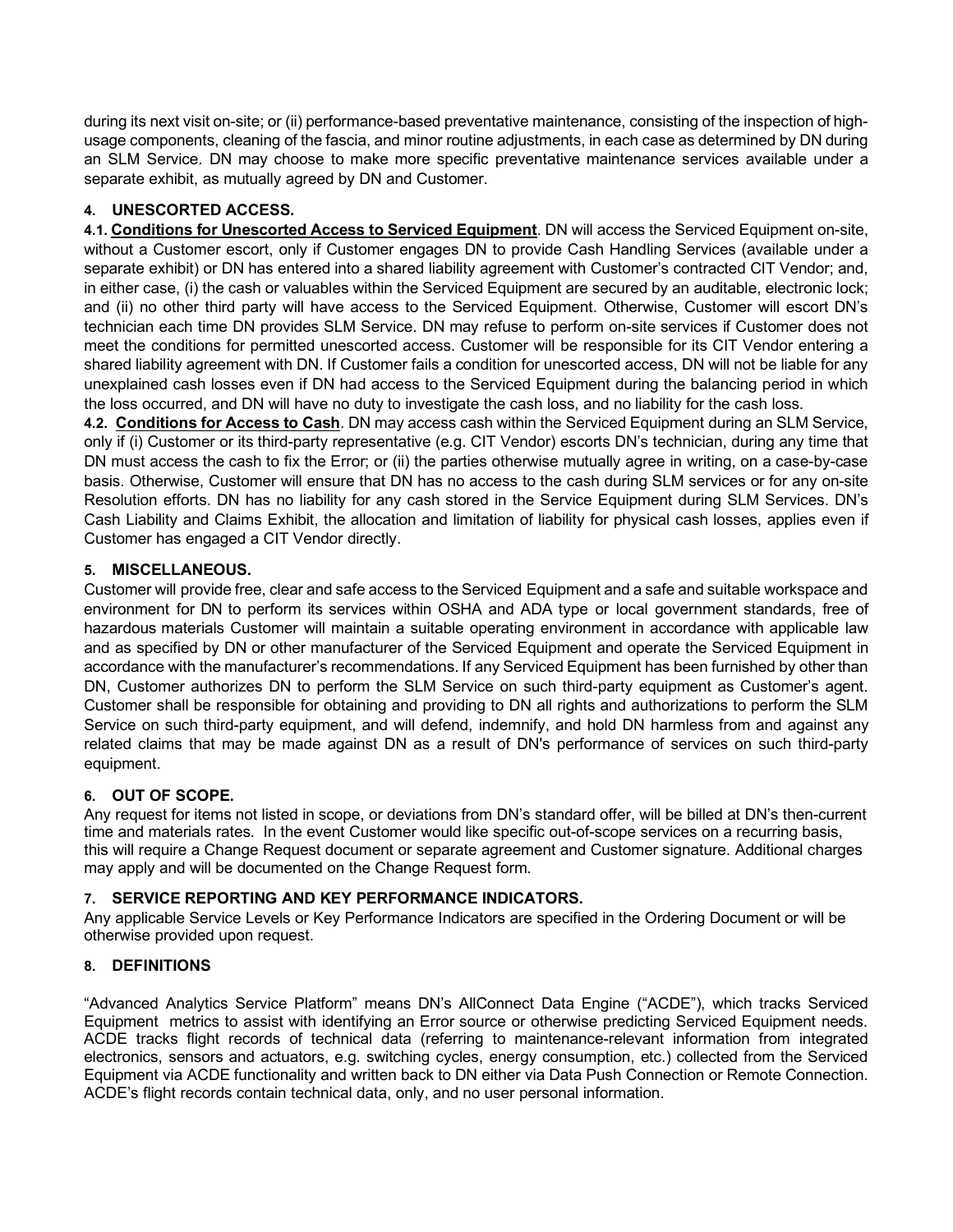"Change Request" means a change requested by either party to an Ordering Document or other agreement that is in effect, for products, software or services not otherwise covered in such agreement, the documentation and negotiation of which is accomplished through DN's standard change control process. A Change Request may be required if DN reasonably deems it necessary due to unforeseen circumstances, or if Customer has made a request that increases the scope of DN's agreed-upon services.

"CIT Vendor" means the cash in transit vendor or an armored car carrier (ACC) that provides Customer's Cash Handling Services. If not otherwise stated, Customer selects and contracts with its CIT Vendor.

"Consumables" means a component of the Serviced Equipment that is used up or permanently altered in the process of using the Serviced Equipment, such as printer paper, ink, batteries or other wear parts specified in the applicable operations manual. Customer provides the Consumables unless specified in an Ordering Document. Consumables does not include Parts or media cassettes.

"Data Push Connection" means the singular (one-way) transmission of data from the Serviced Equipment to DN's advanced analytics service platform to enable DN to perform remote analytic and diagnostic services, such as status messages, error codes and other information regarding the Serviced Equipment's operating status.

"Equipment List" means a list of the Serviced Equipment that specifies each item of such equipment by type, location, and services that apply, along with term, price for the monthly fees, and any special notes for the Serviced Equipment.

"Error" means the Serviced Equipment becomes inoperative or shows abnormal conditions to materially conform to the applicable specifications.

"First Line Maintenance Service" or "FLM" means DN's repair or replacement of the non-technical components of the Serviced Equipment by resolving minor malfunctions that (i) rely on the information or guidance on the operator panel or the operator manual (removal of paper jams, foreign material, etc.); or (ii) require no tools (reboot, reset, removal of jams or foreign material, etc.). FLM is not covered under this exhibit.

"Hours of Coverage" means the days and times that DN is required to provide services, as agreed upon in the Ordering Document. If such hours are not specifically listed in the Ordering Document, the Hours of Coverage will be from 9am to 5pm local time, Monday through Friday (excluding holidays). For DN's work performed outside the Hours of Coverage, DN may charge its then-current billed work rates.

"Incident" means an unplanned interruption to the Serviced Equipment or reduction in the quality of the performance or operability of the Serviced Equipment communicated to DN through the Support Channel.

"Ordering Document" means the document executed by Customer that identifies the specific quantities, charges and other applicable terms and conditions (including other exhibits) of Customer's order of DN products, software and/or services, as they relate to this exhibit.

"Parts" means items such as spare parts and wear parts that can be bought separately to replace old or broken parts in Serviced Equipment. Parts does not include Consumables. Parts may be new parts or refurbished parts (as new) both of like quality to return the Serviced Equipment to proper operating condition. Customer will automatically become the owner of all Parts being installed during the services, while DN will be the owner of unused or removed Parts during the services.

"Priority 1 Incident" means that, due to this Incident, the Serviced Equipment's primary function is not available. For example, an ATM cannot receive deposits or dispense cash. For clarity also, it is not a Priority 1 Incident if the ATM is not dispensing receipts but is otherwise fulfilling its primary function.

"Priority 2 Incident" means that, due to this Incident, Serviced Equipment is degraded where some functions are not available. For example, if a full function ATM cannot receive deposits, but can dispense cash.